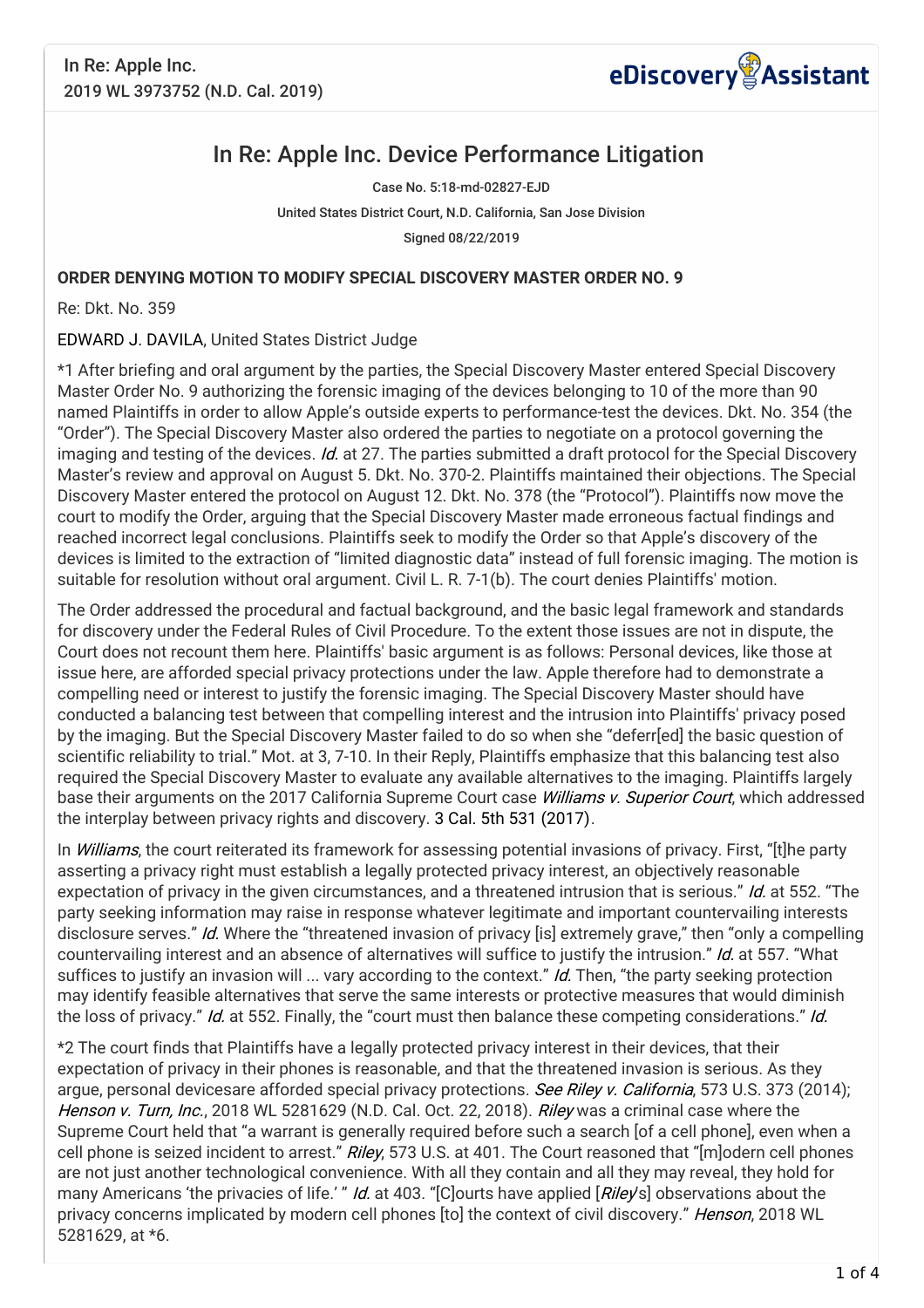Plaintiffs' concerns over their privacy rights are understandable; they are being asked to surrender their devices and passwords to strangers. Even so, the invasion is not as great as in the *Henson* case. There, the defendant sought to directly examine the phones at issue. Here, the protections of the Protocol lessen the intrusion to Plaintiffs' privacy. Under the Protocol, the forensic imaging will be completed by a neutral, thirdparty computer forensics vendor, Lighthouse Global ("Lighthouse"). Protocol 1. Lighthouse will disclose the names of everyone who examines or handles Plaintiffs' devices or information and will execute the Stipulated Protective Order entered in this case (Dkt. No. 224). Protocol 2, 3. The devices, their contents, and their passwords will be designated as Highly Confidential - Attorneys' Eyes Only. Id. 3, 6. But even then, the forensic copies of the devices will not be provided to counsel, but only to the outside experts. Id. 18, 20, 22. The outside experts will only provide counsel with their analyses and the data underlying their analyses. Id. To the extent possible, the experts will redact the contents, authors, recipients, and subject-matter of the underlying data (and any associated metadata) or replace them with summary descriptions before providing the underlying data to Apple's counsel. Id. If such redactions are not feasible, then Apple will notify the Special Discovery Master who will determine whether to permit the disclosure, not permit the disclosure, or modify the disclosure after hearing from the parties and their experts. *Id.* The experts will not provide irrelevant information such as electronic communications— $e.g.,$  text messages or email—photos, audio recordings, video, contacts, location information, medical or financial information, stand-alone documents, cookies, security tokens, IP addresses, or any information that would allow access to user-protected websites or applications. Id. The experts will not disclose web-browsing or application-use histories unless such information is identified in the report. *Id.* And if the experts do identify webpages or applications in their report, to the extent possible, they will not list the domain name, or specific webpages. Id. Again, if these redactions are not possible, then the Special Discovery Master will consider the redactions after hearing from the parties and their experts. *Id.*While the forensic imaging of 10 of Plaintiffs' devices is a significant invasion into their privacy, the Protocol and Stipulated Protective Order provide robust protections that lessen the invasion as compared to Henson.

Next, the court concludes that Apple has a compelling need to obtain this discovery. Most important to this court's consideration is that Plaintiffs are not passive third parties or defendants sued by the party seeking the invasion.

Rather, Plaintiffs actively put their devices at issue when they chose to sue Apple over Apple's alleged intrusion and trespass to the devices through Apple's software updates. It is well-established that a plaintiff cannot bring suit and then limit the defendant's discovery that is targeted at the subject matter of the plaintiff's claims. See, e.g., Britt v. Superior Court, 20 Cal. 3d 844, 858 (1978) ("In a number of contexts in which evidentiary privileges generally provide a cloak of confidentiality, exceptions to such privileges have been recognized as to information that relates to an issue which has been posited by the party claiming the privilege's protection."); Doe v. A. J. Boggs & Co., 2019 WL 1517567, at \*6 (E.D. Cal. Apr. 8, 2019) ("When evidence is particularly important to a claim or defense, a party's right to discovery of that evidence is more likely to outweigh competing privacy claims."); Starr v. Lash, 2017 WL 1400114, at \*2 (S.D. Cal. Apr. 19, 2017) ("When evidence is particularly important to a claim or defense, a party's right to discovery of that evidence is more likely to outweigh competing privacy claims."); Verma v. Am. Express, 2009 WL 1468720, at \*1 (N.D. Cal. May 26, 2009) ("A plaintiff's right to privacy under California and federal law similarly must be balanced against the right of civil litigants to discover relevant facts."); cf. Memry Corp. v. Ky. Oil Tech., N.V., 2007 WL 832937, at \*3 (N.D. Cal. Mar. 19, 2007) (denying inspection of computers because the contents of the computers was not "intricately related to the very basis of the lawsuit.").

\*3 As discussed above, the privacy concerns attached to personal devices and computers often make courts wary of allowing the forensic imaging of such devices. But courts have ordered such imaging or inspection when those computers and devices were closely connected with the claims and/or defenses in the litigation.

In *Herskowitz/Juel v. Apple Inc.*, the plaintiffs alleged, in part, that Apple prevented consumers from accessing, storing, transferring, or managing purchased products on their devices. Nos. 12-2131-LHK, 12- 3124-LHK (N.D. Cal.). Judge Koh ordered the plaintiffs to make their computers and devices available for inspection by the defendant's experts. Herskowitz/Juel v. Apple Inc., Nos. 12-2131-LHK, 12-3124-LHK, Dkt. Nos. 98, 66 (N.D. Cal. Feb. 12, 2014). In Brocade Communications Systems, Inc. v. A10 Networks, Inc., Judge Koh ordered the forensic inspection of a hard drive where to "test[ ] the veracity" of a party's claims. 2012 WL 70428, at \*2 (N.D. Cal. Jan. 9, 2012). In Weatherford U.S., LP v. Innis, a trade secret case, the court found a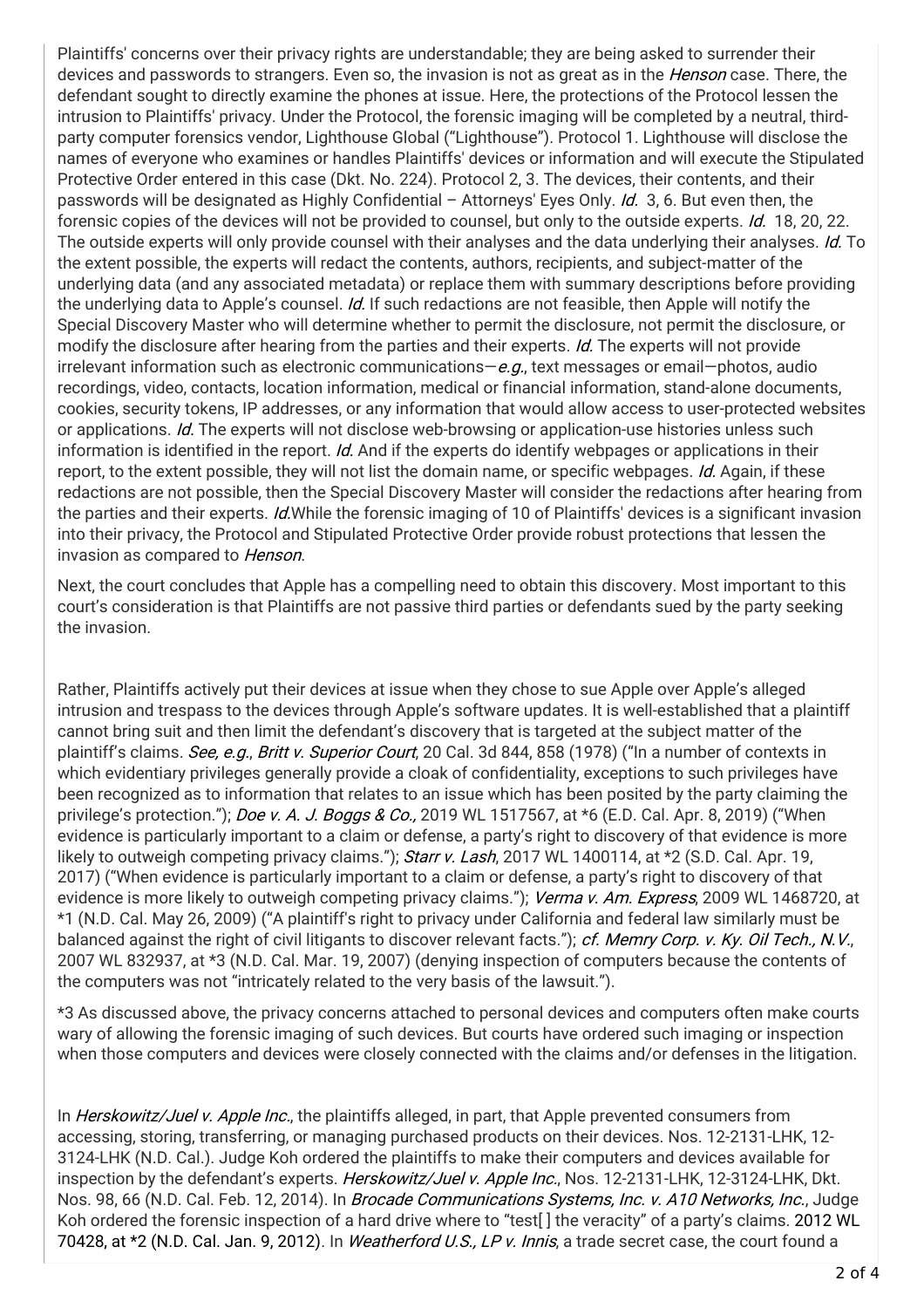"nexus between [the plaintiff's] claims and its need for images of the defendants' computers." 2011 WL 2174045, at \*4 (D.N.D. June 2, 2011). In *Capitol Records, Inc. v. Alaujan*, the district judge found there was a "sufficiently close connection between [the defendant's] Gateway computer ... and the claims in this lawsuit." 2009 WL 1292977, at \*2 (D. Mass. May 6, 2009).

Plaintiffs argue that Apple cannot show a compelling interest because the testing sought is neither scientifically reliable, admissible, nor "necessary." Mot. at 3; Reply at 1. They argue that the forensic imaging would "violat[e] Plaintiffs' privacy with no gain" to Apple. Mot. at 3. Plaintiffs overreach. The compelling interest standard may be a higher bar than relevance and proportionality, but it does not require Apple to make a threshold showing that the sought-after information will be admissible, scientifically reliable, and "necessary." While the cases cited by Plaintiffs recognize and apply a heightened standard, none required the party seeking the discovery to first show that the sought-after information meets Plaintiffs' criteria. Lawrence v. Hoban Mgmt., Inc., 305 F.R.D. 589, 593 (S.D. Cal.), on reconsideration in part, 103 F. Supp. 3d 1216 (S.D. Cal. 2015) (denying discovery where the plaintiffs failed to show "any" need for the third-party discovery); Cefalu v. Holder, 1013 WL 4102160, at \*1 (N.D. Cal. Aug. 12, 2013) (denying forensic imaging of the plaintiff's hard drives for failure to show "good cause" and the plaintiff's counsel could ensure that any responsive material on the hard drives would be produced); Artis v. Deere & Co., 276 F.R.D. 348, 353 (N.D. Cal. 2011) (allowing discovery after balancing the privacy interests of the relevant third parties against the plaintiffs' interest in the discovery); Britt, 20 Cal. 3d at 858 (finding that the requested discovery was not warranted because it "reach[ed] far beyond the privacy interests of the plaintiffs ... and directly impinge[d] on the constitutional rights of numerous individuals who have taken no action whatsoever with respect to the underlying lawsuit."). Apple is not required to show that the sought-after evidence is admissible, scientifically reliable, or "necessary" before obtaining the discovery at issue.

The court finds that Apple has a compelling interest in the sought-after performance testing of Plaintiffs' devices. The devices' performance is integral to Plaintiffs' claims. They allege that Apple's software updates unjustly harmed the performance of their devices. See, e.g., SAC 402-405. Apple is entitled to defend itself against these allegations by testing whether the performance of the devices was, in fact, harmed. Later, Plaintiffs may challenge whether that testing is admissible, scientifically reliable, or "necessary" for Apple's defenses through *in limine, Daubert*, and other motions.

Next, Plaintiffs argue that the Special Discovery Master erred by not considering the availability of alternatives to the full forensic imaging. Under *Williams*, it is Plaintiffs, as "the party seeking protection," that "may identify feasible alternatives." 3 Cal. 5th at 552. They maintain that the extraction of limited diagnostic data should be sufficient for Apple. The court is not persuaded.

A full forensic image of the phones will allow Apple's experts to test the performance of the devices as Plaintiffs actually use them—to evaluate their performance subject to demands and impacts caused by each device's particular configuration, applications, usage history, and data. Martin Rep. 6-7, 11-15. Plaintiffs have not shown that their proposal to allow the extraction of limited diagnostic data is a feasible alternative. They suggest that such diagnostic data would include whether and when a Plaintiff downloaded the software updates, but it is not at all clear what other data other Plaintiffs propose providing. Plaintiffs' references to the testimony of Apple witnesses do not move the needle. The witnesses testified that Apple may already have data that can be used to "infer" whether a device's performance was impacted. But, the undefined diagnostic information and the data that Apple may already possess are simply not adequate alternatives to actually testing whether a device's performance suffered as to, e.q., application launch times, scrolling speed, memory usage, or animation performance. See Martin Rep. 6.

\*4 The court finds the forensic imaging presents a serious invasion of Plaintiffs' significant and protectable privacy interest in their devices. That invasion is lessened, though, by the robust protections of the Protocol and the Stipulated Protected Order.

Apple's interest in performance testing the forensic images outweighs Plaintiff's privacy interest because Plaintiffs put the performance of the devices at the center of the lawsuit. The court further finds that Plaintiffs have not presented a feasible alternative that will satisfy Apple's interest in the performance testing. The motion is denied.

IT IS SO ORDERED.